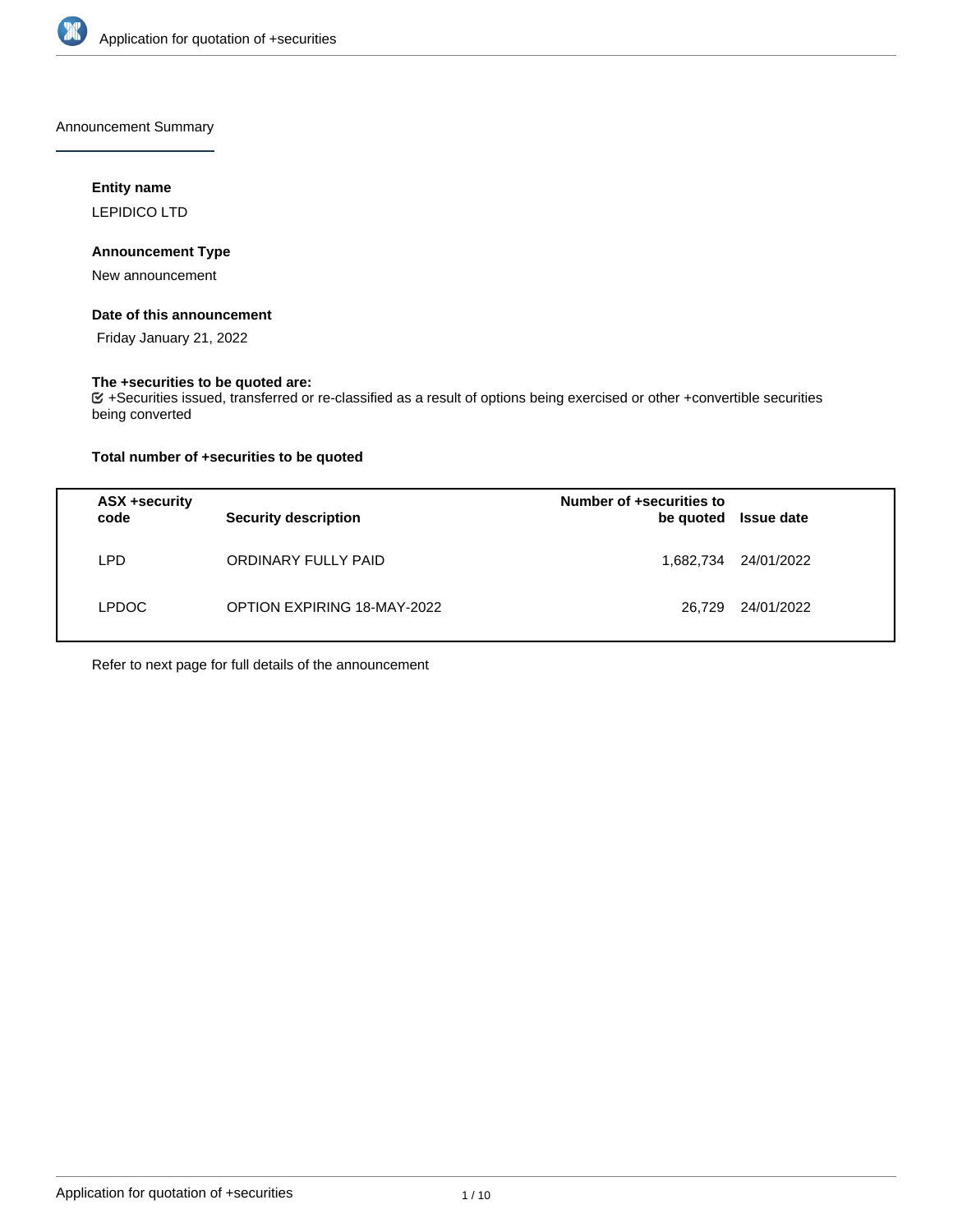

Part 1 - Entity and announcement details

# **1.1 Name of entity**

LEPIDICO LTD

We (the entity named above) apply for +quotation of the following +securities and agree to the matters set out in Appendix 2A of the ASX Listing Rules.

**1.2 Registered number type** ABN

**Registration number** 99008894442

**1.3 ASX issuer code** LPD

**1.4 The announcement is**

New announcement

## **1.5 Date of this announcement**

21/1/2022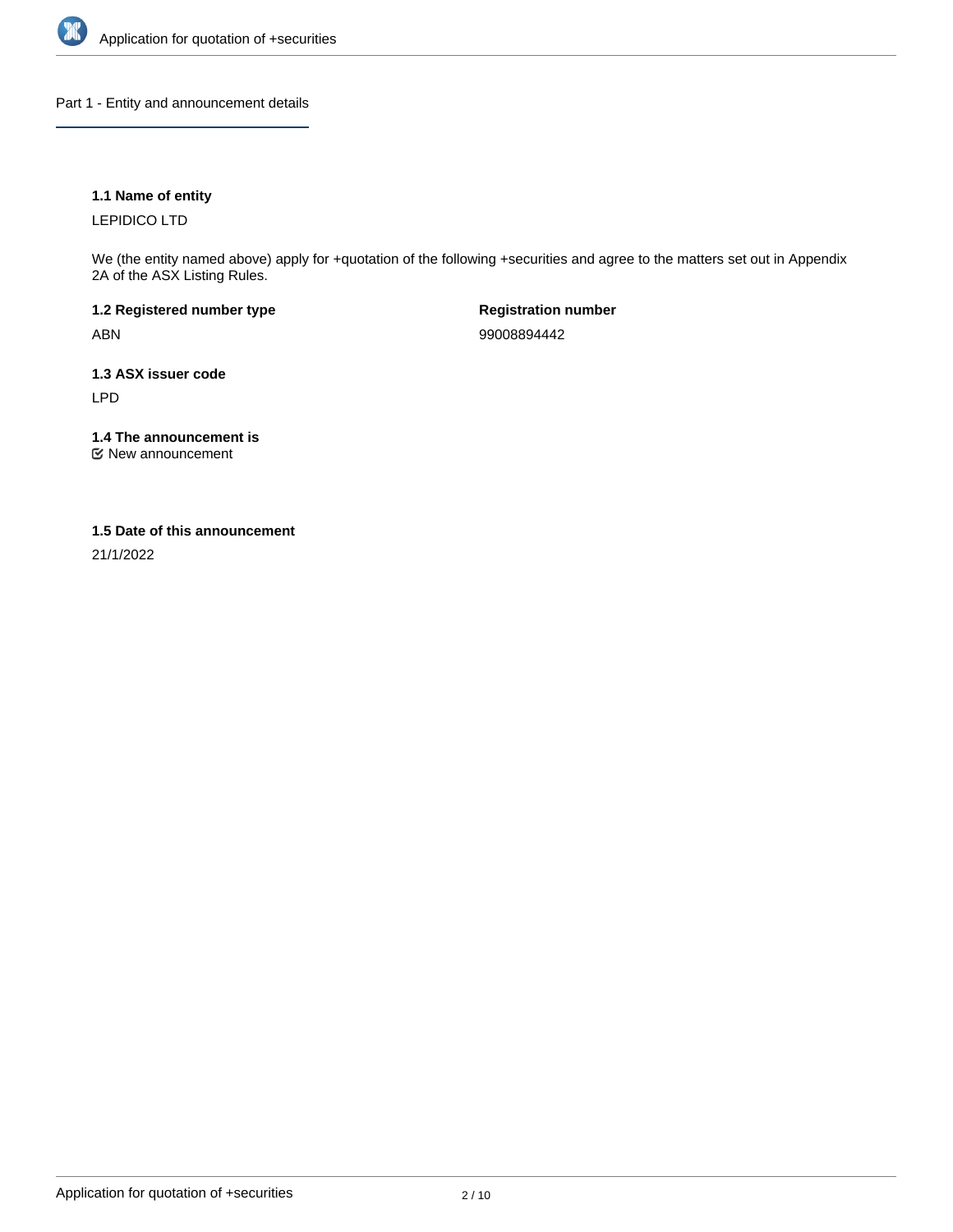

# Part 2 - Type of Issue

## **2.1 The +securities to be quoted are:**

+Securities issued, transferred or re-classified as a result of options being exercised or other +convertible securities being converted

# **2.2 The +securities to be quoted are:**

Additional +securities in a class that is already quoted on ASX ("existing class")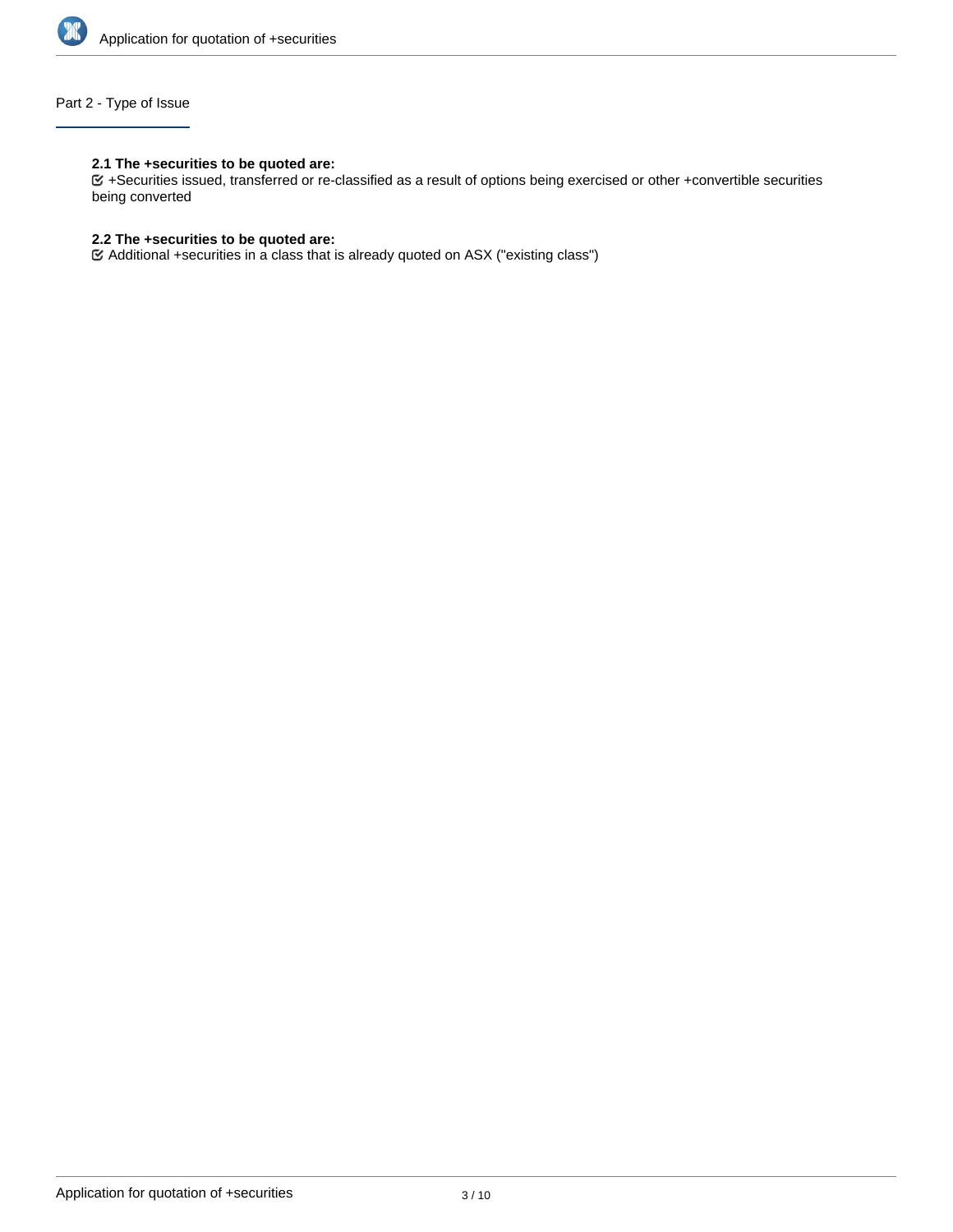

Part 3B - number and type of +securities to be quoted (existing class) where issue has not previously been notified to ASX in an

Appendix 3B

| Existing +securities converting into additional +securities in an existing class                                     |                                                                                                 |                                                                                                |  |
|----------------------------------------------------------------------------------------------------------------------|-------------------------------------------------------------------------------------------------|------------------------------------------------------------------------------------------------|--|
| <b>FROM (Existing Class)</b><br>ASX +security code and description                                                   |                                                                                                 |                                                                                                |  |
| LPDOC: OPTION EXPIRING 18-MAY-2022                                                                                   |                                                                                                 |                                                                                                |  |
| <b>TO (Existing Class)</b><br>ASX +security code and description                                                     |                                                                                                 |                                                                                                |  |
| LPD : ORDINARY FULLY PAID                                                                                            |                                                                                                 |                                                                                                |  |
| Please state the number of options<br>that were exercised or other<br>+convertible securities that were<br>converted | The first date the options were<br>exercised or other +convertible<br>securities were converted | The last date the options were<br>exercised or other +convertible<br>securities were converted |  |
|                                                                                                                      | 21/1/2022                                                                                       | 21/1/2022                                                                                      |  |

1,560,461

**Is this all of the options or other +convertible securities on issue of that type (ie have all of those options now been exercised or have all of those convertible securities now been converted)?** No

**The right of the holder of the options or other +convertible securities to receive the +underlying securities is being satisfied by:**

An issue of new +securities

**The underlying securities being received by the holder are:**  $G$  Intended to be, but are not yet, quoted by  $ASX$ 

**Were the options being exercised or other +convertible securities being converted issued under an +employee incentive scheme?** No

**Issue date**

24/1/2022

**Will the +securities to be quoted rank equally in all respects from their issue date with the existing issued +securities in that class?** Yes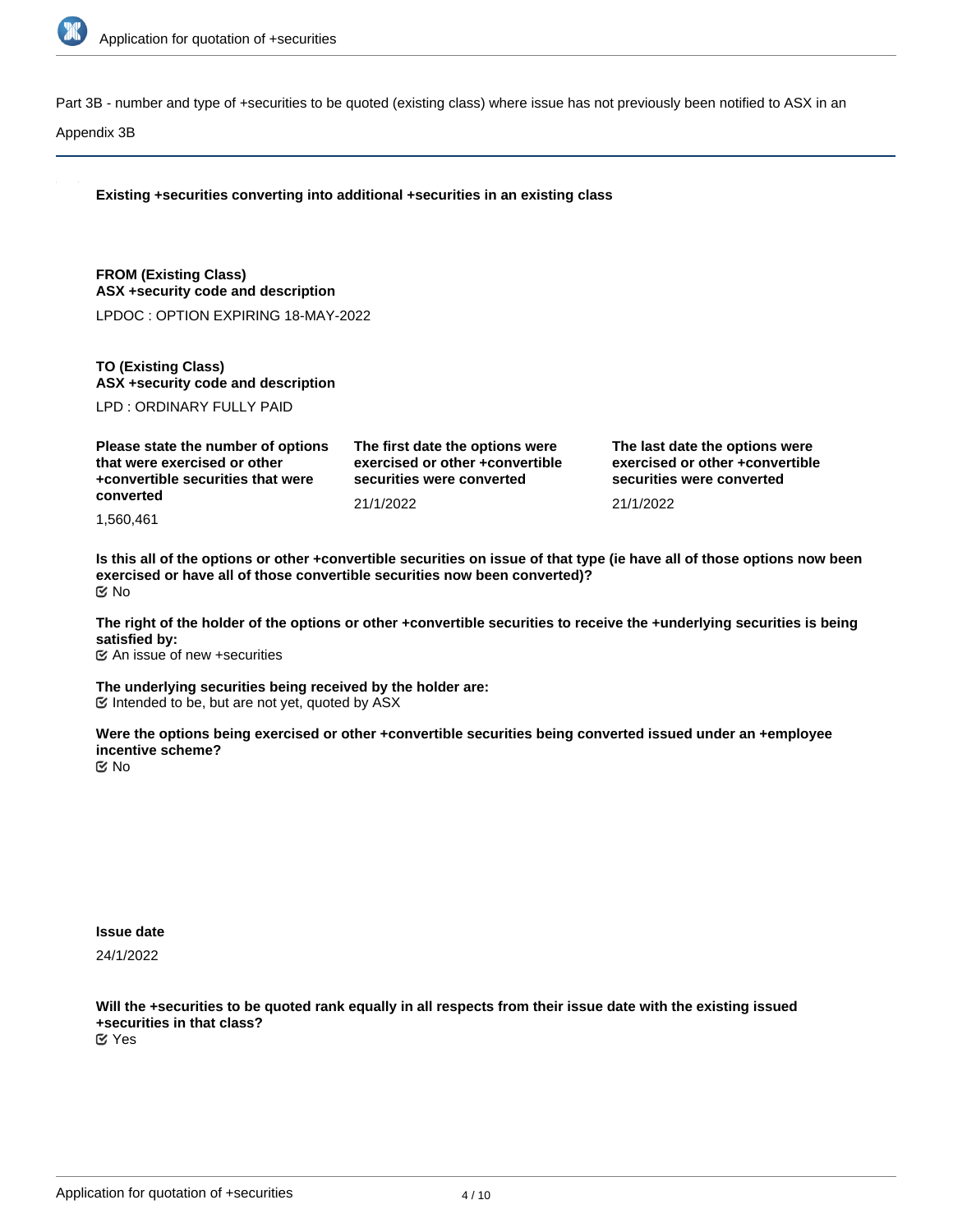

Issue details

| Number of +securities to be quoted<br>1,560,461                                                  |  |  |  |
|--------------------------------------------------------------------------------------------------|--|--|--|
|                                                                                                  |  |  |  |
| Are the +securities being issued for a cash consideration?<br>$\mathfrak{C}$ Yes                 |  |  |  |
| In what currency is the cash consideration being paid?<br>What is the issue price per +security? |  |  |  |
| AUD - Australian Dollar<br>AUD 0.02000000                                                        |  |  |  |
| Any other information the entity wishes to provide about the +securities to be quoted<br>N/A     |  |  |  |
| Existing +securities converting into additional +securities in an existing class                 |  |  |  |
| <b>FROM (Existing Class)</b><br>ASX +security code and description                               |  |  |  |
| LPDOD: OPTION EXPIRING 18-JUN-2023                                                               |  |  |  |

**TO (Existing Class) ASX +security code and description**

LPD : ORDINARY FULLY PAID

| Please state the number of options<br>that were exercised or other<br>+convertible securities that were | The first date the options were<br>exercised or other +convertible<br>securities were converted | The last date the options were<br>exercised or other +convertible<br>securities were converted |  |
|---------------------------------------------------------------------------------------------------------|-------------------------------------------------------------------------------------------------|------------------------------------------------------------------------------------------------|--|
| converted                                                                                               | 21/1/2022                                                                                       | 21/1/2022                                                                                      |  |
| 116,684                                                                                                 |                                                                                                 |                                                                                                |  |

**Is this all of the options or other +convertible securities on issue of that type (ie have all of those options now been exercised or have all of those convertible securities now been converted)?** No

**The right of the holder of the options or other +convertible securities to receive the +underlying securities is being satisfied by:**

An issue of new +securities

**The underlying securities being received by the holder are:**  $E$  Intended to be, but are not yet, quoted by ASX

**Were the options being exercised or other +convertible securities being converted issued under an +employee incentive scheme?** No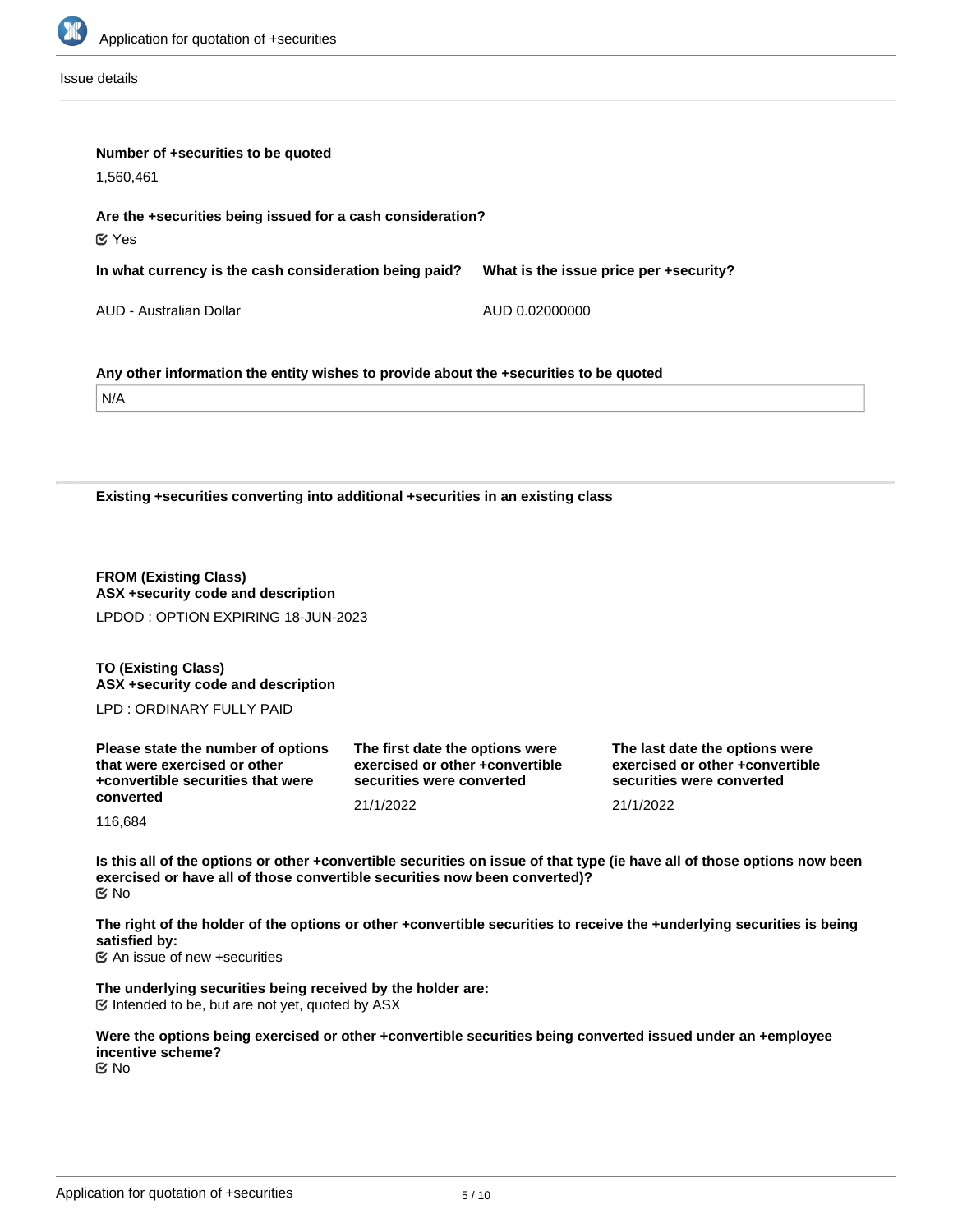

#### **Issue date**

24/1/2022

**Will the +securities to be quoted rank equally in all respects from their issue date with the existing issued +securities in that class?** Yes

Issue details

| Number of +securities to be quoted<br>116,684                                         |                                        |  |  |
|---------------------------------------------------------------------------------------|----------------------------------------|--|--|
| Are the +securities being issued for a cash consideration?<br>$\alpha$ Yes            |                                        |  |  |
| In what currency is the cash consideration being paid?                                | What is the issue price per +security? |  |  |
| AUD - Australian Dollar                                                               | AUD 0.02600000                         |  |  |
| Any other information the entity wishes to provide about the +securities to be quoted |                                        |  |  |

N/A

**Existing +securities converting into additional +securities in an existing class**

**FROM (Existing Class) ASX +security code and description**

LPDOB : OPTION EXPIRING 05-JUN-2022

**TO (Existing Class) ASX +security code and description**

LPD : ORDINARY FULLY PAID

| Please state the number of options<br>that were exercised or other<br>+convertible securities that were | The first date the options were<br>exercised or other +convertible<br>securities were converted | The last date the options were<br>exercised or other +convertible<br>securities were converted |
|---------------------------------------------------------------------------------------------------------|-------------------------------------------------------------------------------------------------|------------------------------------------------------------------------------------------------|
| converted                                                                                               | 21/1/2022                                                                                       | 21/1/2022                                                                                      |
| 5,589                                                                                                   |                                                                                                 |                                                                                                |

**Is this all of the options or other +convertible securities on issue of that type (ie have all of those options now been exercised or have all of those convertible securities now been converted)?**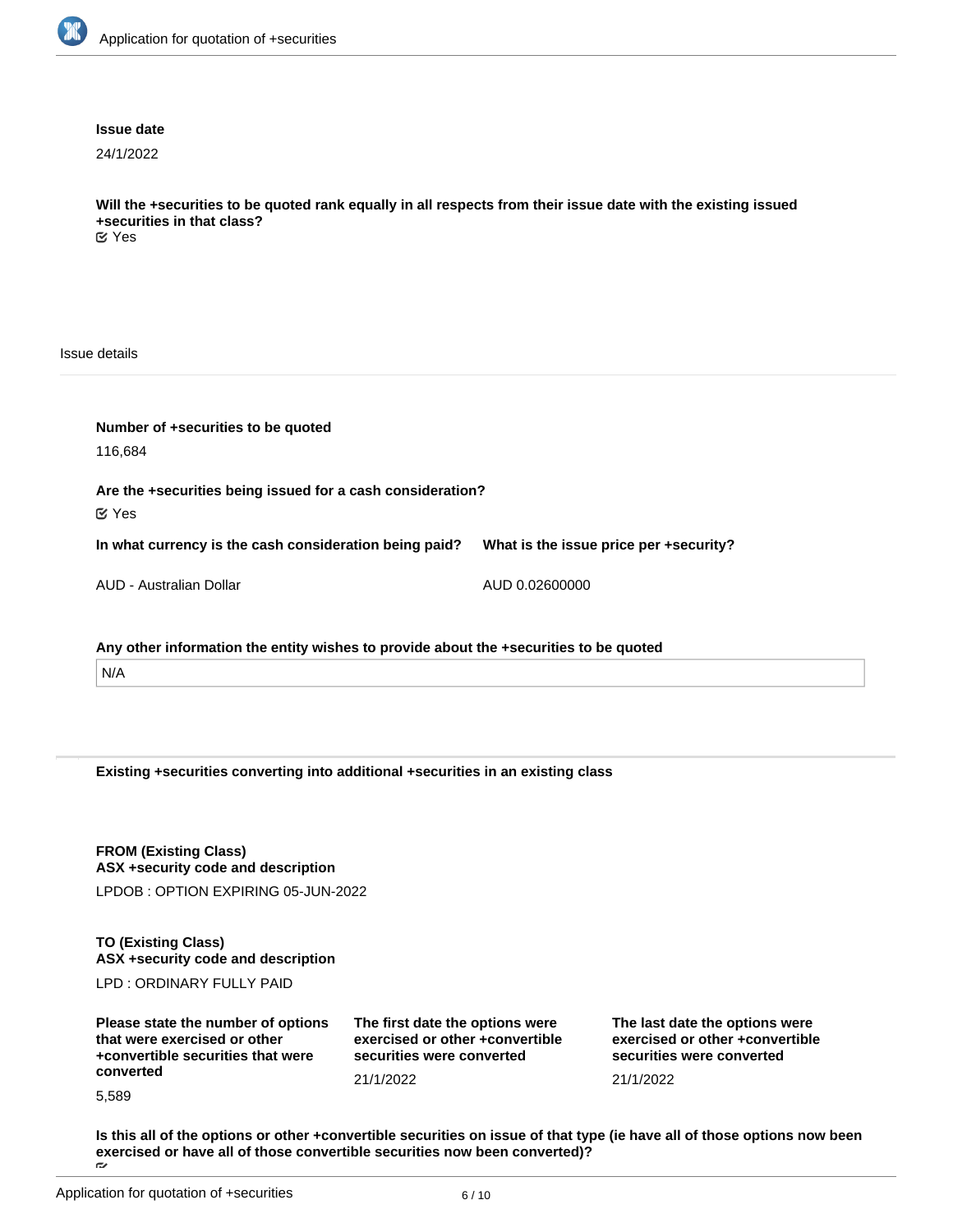

No

**The right of the holder of the options or other +convertible securities to receive the +underlying securities is being satisfied by:**

An issue of new +securities

**The underlying securities being received by the holder are:**  $\mathfrak C$  Intended to be, but are not yet, quoted by ASX

**Were the options being exercised or other +convertible securities being converted issued under an +employee incentive scheme?** No

**Issue date**

24/1/2022

**Will the +securities to be quoted rank equally in all respects from their issue date with the existing issued +securities in that class?**

Yes

Issue details

**Number of +securities to be quoted** 5,589 **Are the +securities being issued for a cash consideration? In what currency is the cash consideration being paid?** AUD - Australian Dollar **What is the issue price per +security?** AUD 0.05000000 Yes

**Any other information the entity wishes to provide about the +securities to be quoted**

N/A

**Existing +securities converting into additional +securities in an existing class**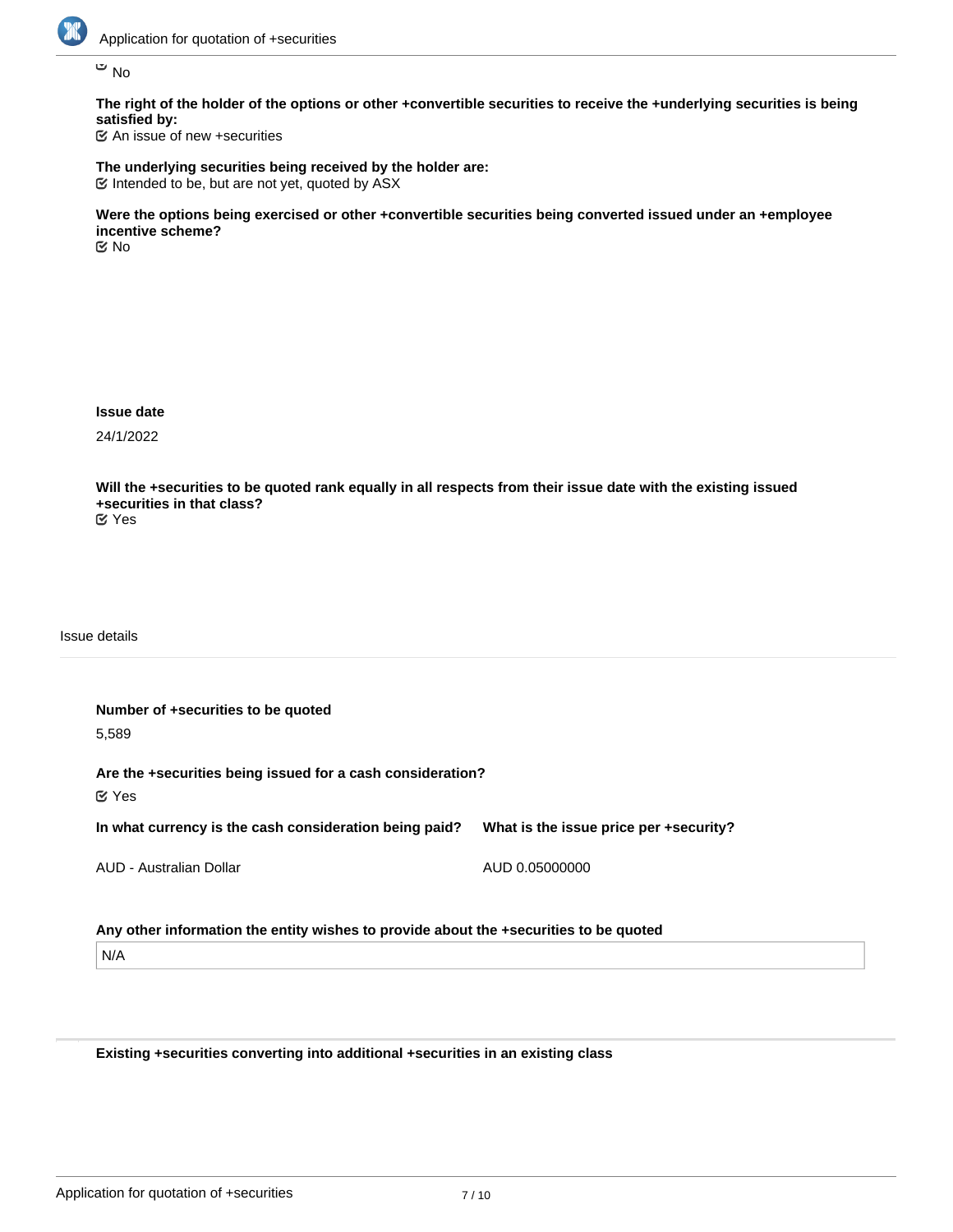# **FROM (Existing Class) ASX +security code and description**

LPDOD : OPTION EXPIRING 18-JUN-2023

# **TO (Existing Class) ASX +security code and description**

LPDOC : OPTION EXPIRING 18-MAY-2022

| Please state the number of options | The first date the options were | The last date the options were  |
|------------------------------------|---------------------------------|---------------------------------|
| that were exercised or other       | exercised or other +convertible | exercised or other +convertible |
| +convertible securities that were  | securities were converted       | securities were converted       |
| converted                          | 21/1/2022                       | 21/1/2022                       |

26,729

**Is this all of the options or other +convertible securities on issue of that type (ie have all of those options now been exercised or have all of those convertible securities now been converted)?** No

**The right of the holder of the options or other +convertible securities to receive the +underlying securities is being satisfied by:**

An issue of new +securities

**The underlying securities being received by the holder are:**  $\mathfrak C$  Intended to be, but are not yet, quoted by ASX

**Were the options being exercised or other +convertible securities being converted issued under an +employee incentive scheme?**

No

## **Issue date**

24/1/2022

**Will the +securities to be quoted rank equally in all respects from their issue date with the existing issued +securities in that class?** Yes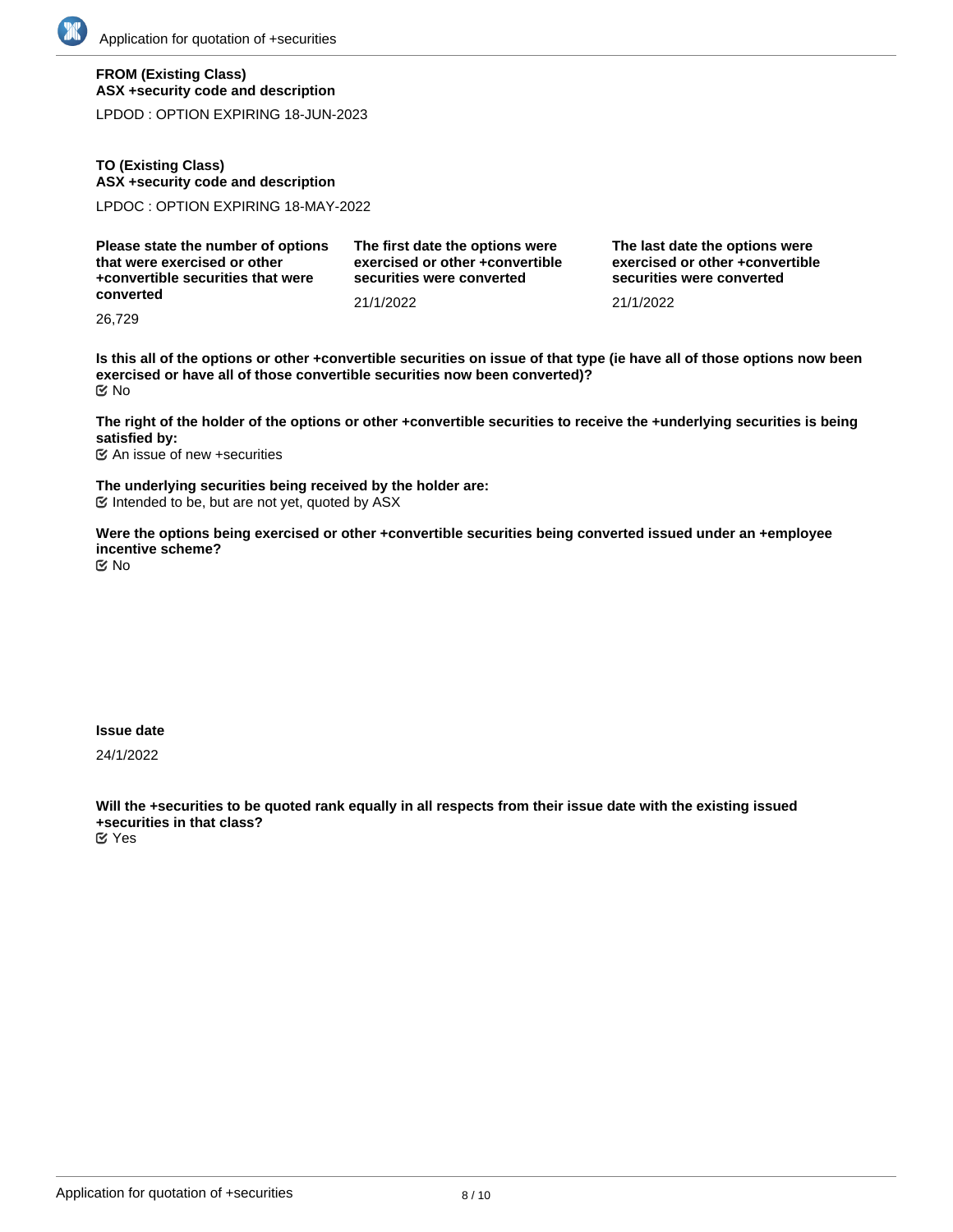

Issue details

# **Number of +securities to be quoted**

26,729

### **Are the +securities being issued for a cash consideration?**

No

# **Please describe the consideration being provided for the +securities**

N/A - reconciling correction to recording of previous exercise of options incorrectly allocated to class LPOC rather than LPDOD.

## **Please provide an estimate (in AUD) of the value of the consideration being provided per +security for the +securities to be quoted**

0.000000

#### **Any other information the entity wishes to provide about the +securities to be quoted**

n/a